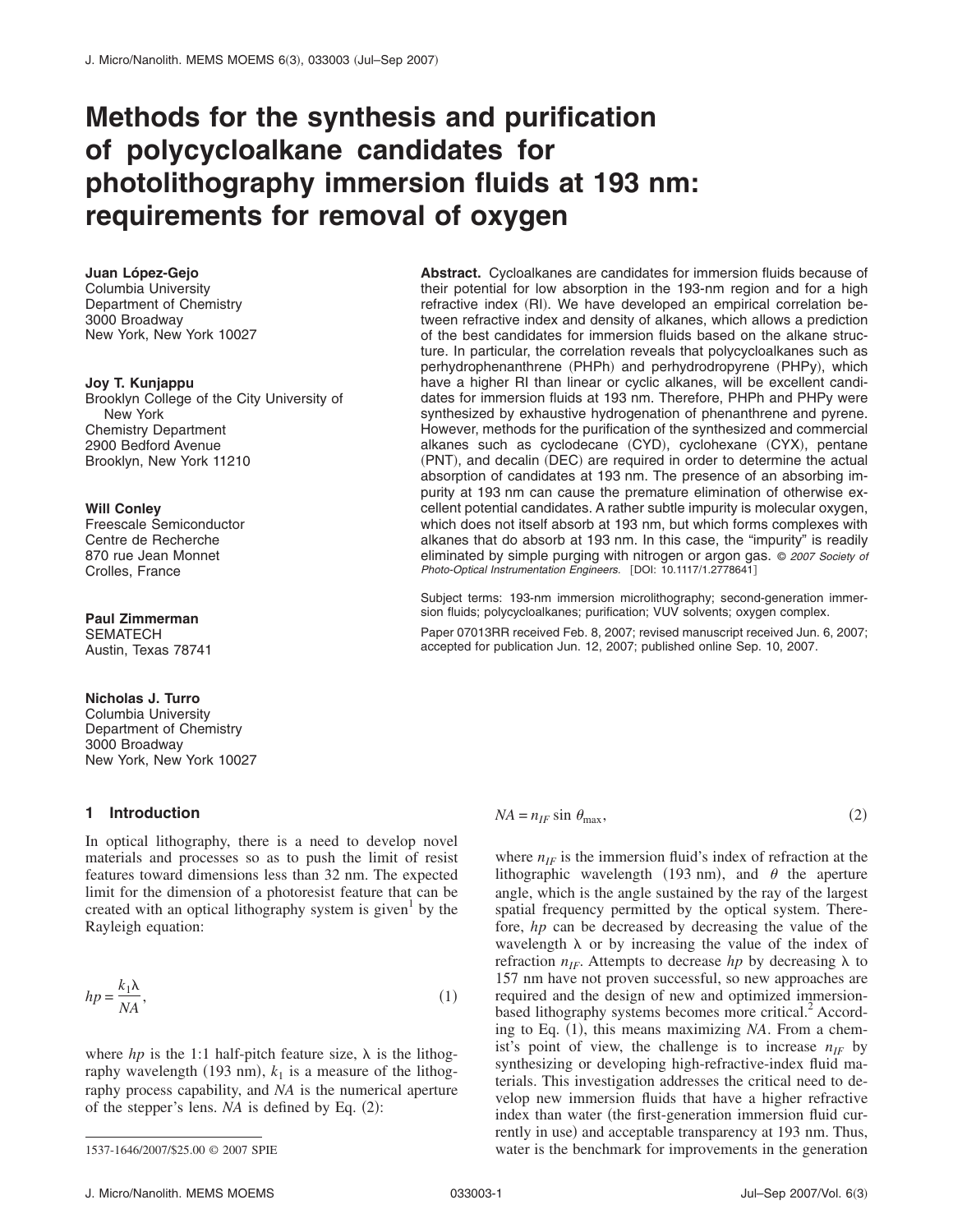

**Fig. 1** Chemical structures of alkanes investigated as immersion fluids in this work.

of immersion fluid: water possesses an index of refraction  $n_{IF}$  of 1.44 and an absorbance of  $\leq 0.01$  cm<sup>-1</sup> at193 nm (Ref. 3). Recently, "second-generation" immersion fluids with a  $n_{IF}$  of  $\sim$  1.6 at 193 nm have been reported.<sup>4–8</sup> Typically, these fluids are saturated hydrocarbon, i.e., alkanes or cycloalkanes. In a previous publication, we presented perhydrophenanthrene (PHPh) as a possible immersion fluid because of its refractive index (RI) value. The RI of PHPh was measured along the spectra with a variable-angle spectroscopic ellipsometer, and a value of 1.7014 at 193 nm was obtained with an accuracy of  $10^{-3}$ , which shows the potential of this compound as immersion fluid.<sup>4</sup> From the standpoint of absorption at 193 nm, alkanes are good candidates for immersion fluids, since generally only highly energetic  $\sigma$ - $\sigma^*$  electronic transitions are possible for alkanes. Therefore, methods for the identification of alkanes with high RI and transparency at 193 nm is of great importance for the photolithographic industry.

We have been able to identify candidates for high RI alkanes through an excellent direct linear correlation between the refractive index (at both 589 nm and 193 nm) of linear and cyclic alkanes and their densities.<sup>4</sup> Importantly, the correlation reveals that for comparable molecular weight, cycloalkanes and polycycloalkanes have higher RI at 193 nm than their linear analogs. Thus, from the correlation we selected based on density, there were two target polycycloalkanes for synthesis, purification and testing as candidates for immersion fluids: perhydrophenanthrene (PHPh) and perhydropyrene (PHPy). The goals of the research, which were to develop purification procedures that would produce liquid perhydrocycloalkanes with a high refractive index and an absorption at 193 nm, were limited by the inherent absorption of the pure material and impurities carried over from the synthesis (e.g., a  $C=C$  bond that resisted exhaustive hydrogenation) or through adventitious impurities (e.g., oxygen).

In addition to the investigation of the purification of PHPh and PHPy and their absorption and refractive index at 193 nm, some alkanes were selected for comparision: cyclohexane (CYH), cyclodecane (CYD), decalin (DEC), heptane (HT), perhydrofluorene (PHF), and 1,3dimethyladamantane (DMA). In addition, two nonalkanes, acetonitrile and perfluoropentane, were investigated. The structures of all of the fluids investigated in this report are shown in Fig. 1.

## **2 Experimental Section**

#### **2.1** *Chemicals*

Cyclohexane [CHROMASOLV Plus, for HPLC,  $\geq 99.9\%$ (Aldrich)], cyclodecane [purum, ≥99.0% (GC) (Fluka)], decalin [purum, (cis+trans),  $\geq 98.0\%$  (GC)], heptane [CHROMASOLV Plus, for HPLC, 99% (Aldrich)], 1,3dimethyladamantane [≥99% (Aldrich)], acetonitrile [CHROMASOLV Plus, for HPLC, ≥99.9% (Sigma-Aldrich)], and perfluoropentane [97% (Aldrich)] were purchased in the highest purity available. Pyrene [crystalline, 95% (Aldrich)], phenanthrene [98% (Aldrich)], and Raneynickel catalyst W.R. Grace and Co., Raney 2400, slurry, in  $H_2O$ , active catalyst (Aldrich)] were purchased from Aldrich (Milwaukee, WI).

#### **2.2** *Synthesis of Perhydrophenanthrene and Perhydropyrene*

Perhydropyrene was synthesized following a modification of a preparation described in the literature for polycyclic hydrocarbons,<sup>9</sup> and 12 g of pyrene was ground and partially dissolved in 75 mL cyclohexane. The Raney-nickel catalyst used for hydrogen of phenanthrene and pyrene was suspended in water. The catalyst was filtered and first washed with methanol to remove residual water and then washed with cyclohexane. The catalyst was stored suspended in cyclohexane. About 5 to 6 g of the catalyst was added to the pyrene solution. The hydrogenation was performed in a stainless steel reactor at an initial pressure of 120 atm of hydrogen and a temperature of 100°C. The hydrogenation was allowed to proceed for 24 h, at which point, the hydrogen pressure dropped down to 40 to 50 atm. After the first hydrogenation, the reaction solution was filtered to eliminate the old catalyst. Another 5 g of fresh catalyst was added to the filtrated solution. Another hydrogenation was carried out under the same conditions.

After the second hydrogenation, the reaction solution was filtered to eliminate the catalyst. Cyclohexane was removed in a rotovaporator. Approximately 10 mL of perhydropyrene was obtained as the final product. Absorption spectroscopy was employed to determine the purity of the product. A large absorption was detected in the UV region below 300 nm and was assigned to incomplete hydrogenation of the pyrene. After the second hydrogenation was carried out with fresh catalyst, traces of partially hydrogenated pyrene were reduced but not totally eliminated (Fig. 2).

Similar reaction conditions were employed for the hydrogenation of phenanthrene to perhydrophenanthrene. In the latter case, reaction times of about 48 h were necessary for complete hydrogenation, presumably due to resistance to hydrogenation of the last double bond of phenanthrene.<sup>1</sup>

## **3 Purification**

## **3.1** *Oxidation Products and Elimination of Impurities from Commercial Alkanes*

It was found that an exhaustive purification is required to minimize absorption at 193 nm, even for alkanes purchased in spectral purity grade. Two main methods were developed for the purification of commercial or synthesized fluids:

• Procedure 1: Silica gel was activated at 500°C for 5 h. The alkane was then passed through the silica gel col-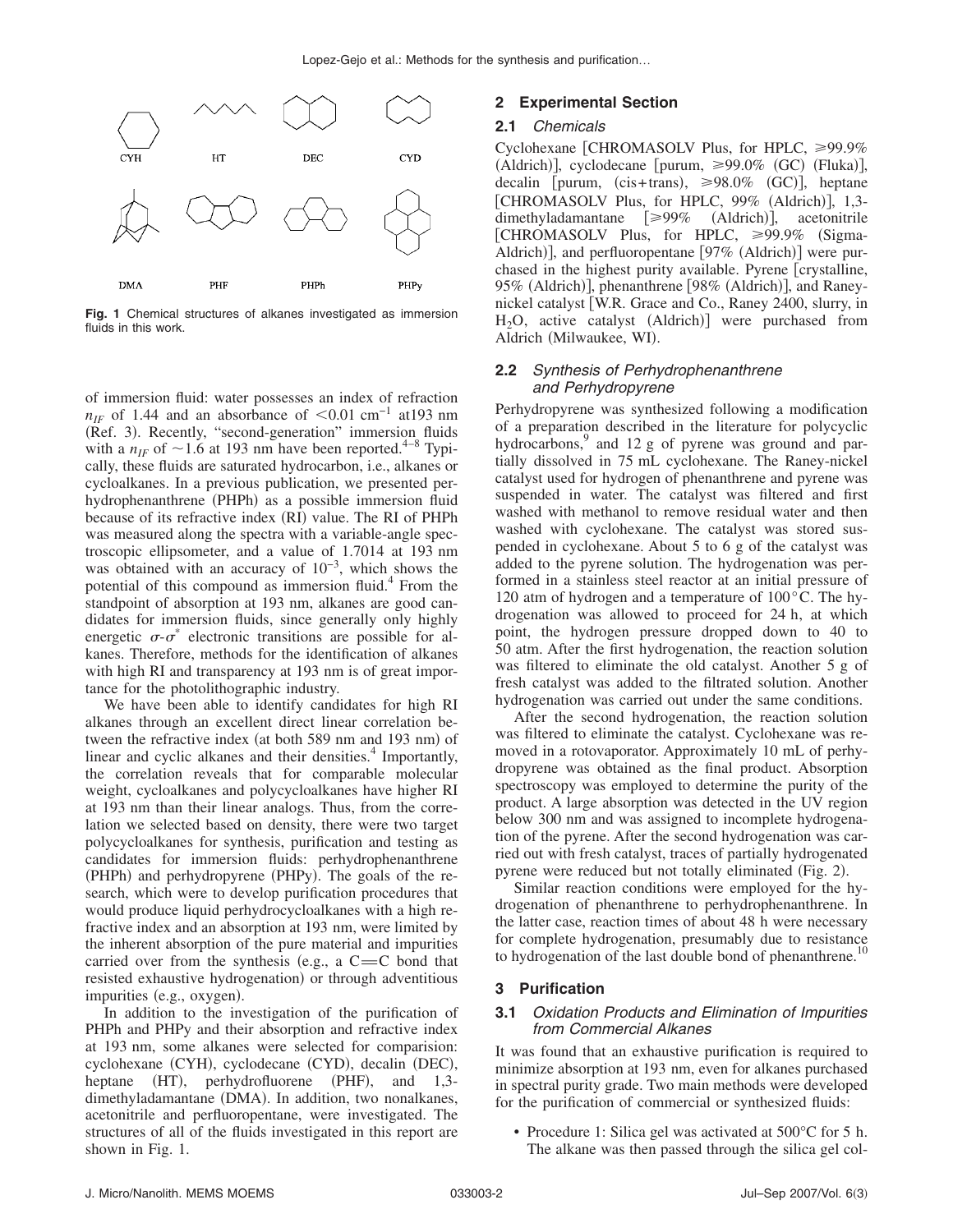

Fig. 2 Absorption spectra of PHPy after first hydrogenation (black line) and second hydrogenation (gray line).

umn. The column was prepared in a Pasteur pipette, and the fluid was passed through the column by applying argon pressure on the top of the column. This method proved to be very effective for the elimination of highly polar impurities such as oxidation products. After the chromatographic purification, the fluid was collected in a UV-Vis quartz cuvette with a screw cap with a Teflon septum. The cuvette was purged with argon or nitrogen in order to eliminate the oxygen dissolved in the fluid. The purging process was absolutely necessary to minimize absorption at 193 nm of all alkanes studied because of the formation of oxygen-alkane completed, as described below.

• Procedure 2: The alkane was treated with concentrated  $H<sub>2</sub>SO<sub>4</sub>$  for 12 h. The two nonmiscible phases were stirred vigorously during this period. The  $H_2SO_4$  treatment eliminates unsaturated impurities (isolated, conjugated, or aromatic double bonds) or impurities containing aromatic rings present in the fluid. After the treatment, the sulfuric acid phase was yellow in color. The sulfuric acid phase was separated by decanting, and the alkane layer was neutralized by treatment with NaOH pellets for 30 min and dried. A chromatography filtration through an activate carbon column was then performed to eliminate any remaining polar impurities.<sup>11</sup> As mentioned earlier, bubbling with nitrogen or argon was needed to eliminate the oxygen complex formed with the alkane.

The purification method needs to take into account the nature of the potential impurities present in the fluid. Procedure 1 is generally effective for the elimination of polar impurities such as inevitable oxidation products. However, if the impurity is nonpolar (i.e., contains a  $C=C$  double bond or aromatic system arising from the partially hydrogenated reactant), it may not be effectively separated through the silica gel chromatography, since the polarities and, therefore, the retention times of the impurities and the alkanes will be similar. Thus, a treatment with sulfuric acid is needed, and procedure 2 is more effective. The importance of the initial selection of the purification method is shown in Fig. 3. Figure  $3(a)$  shows the absorption spectra of commercial and purified cyclodecane using both, proce-



Fig. 3 Absorption spectra of cyclodane (a) and decalin (b) commercial sample  $(\_$ ), after purification with procedure  $1(...)$  and procedure  $2(- - -)$ .

dures; Fig. 3(b) shows the absorption spectra of commercial and purified decalin using both procedures.

From Fig. 3, it is clear that the purification of cyclodecane is more effective by procedure 2, while for decalin, procedure 1 is more effective. Impurities of decalin are probably oxidation products resulting from the reaction of oxygen with highly reactive tertiary hydrogens to form peroxides, which then decompose to a family of "oxidation impurities." The latter will generally possess a polar character and can be separated readily from the nonpolar alkane by silica gel chromatography. Cyclodecane is more stable against oxidation than decalin (cyclodecane does not possess any tertiary hydrogens), and the major impurities are probably residual  $C = C$  bonds, which cannot be separated using the silica gel column from the cyclodecane because of its similar polarity. This hypothesis is consistent with the observation that treatment with sulfuric acid is required to react with the  $C = C$  bonds and to eliminate the doublebond species. Oxidation products resulting from the reaction of these double-bond systems with sulfuric acid are retained in the active carbon column.

#### **3.2** *Reversible Formation of Oxygen-Alkane Complexes*

The goal of the purification methods was to achieve the highest possible degree of transmission at 193 nm, the working wavelength for current state-of-the-art microlithography systems. The last purification step is the elimination of the molecular oxygen from the solution by a simple purging with an inert gas (argon or nitrogen). This is a critical step, since we have found that for all of the alkanes investigated, the presence of oxygen results in the production of an intense absorption band in the region of 193 nm or longer wavelength. Purging with argon or nitrogen caused the removal of the absorption. Addition of air causes the reappearance of the absorption. Thus, the formation and elimination of the absorption is reversible. We conclude that oxygen forms complexes absorbing in the region of 193 nm. Evans investigated the formation of complexes of oxygen and organic molecules by UV absorption spectroscopy, employing a high pressure of oxygen in order to observe the complexes.<sup>12</sup> Most of the molecules studied had an aromatic character; however, it was noted that oxygen elimination was required to obtain transparency in the UV region for the alkanes hexane and cyclohexane. Tsubomura et al. studied the appearance of a new absorption band as a consequence of the interaction be-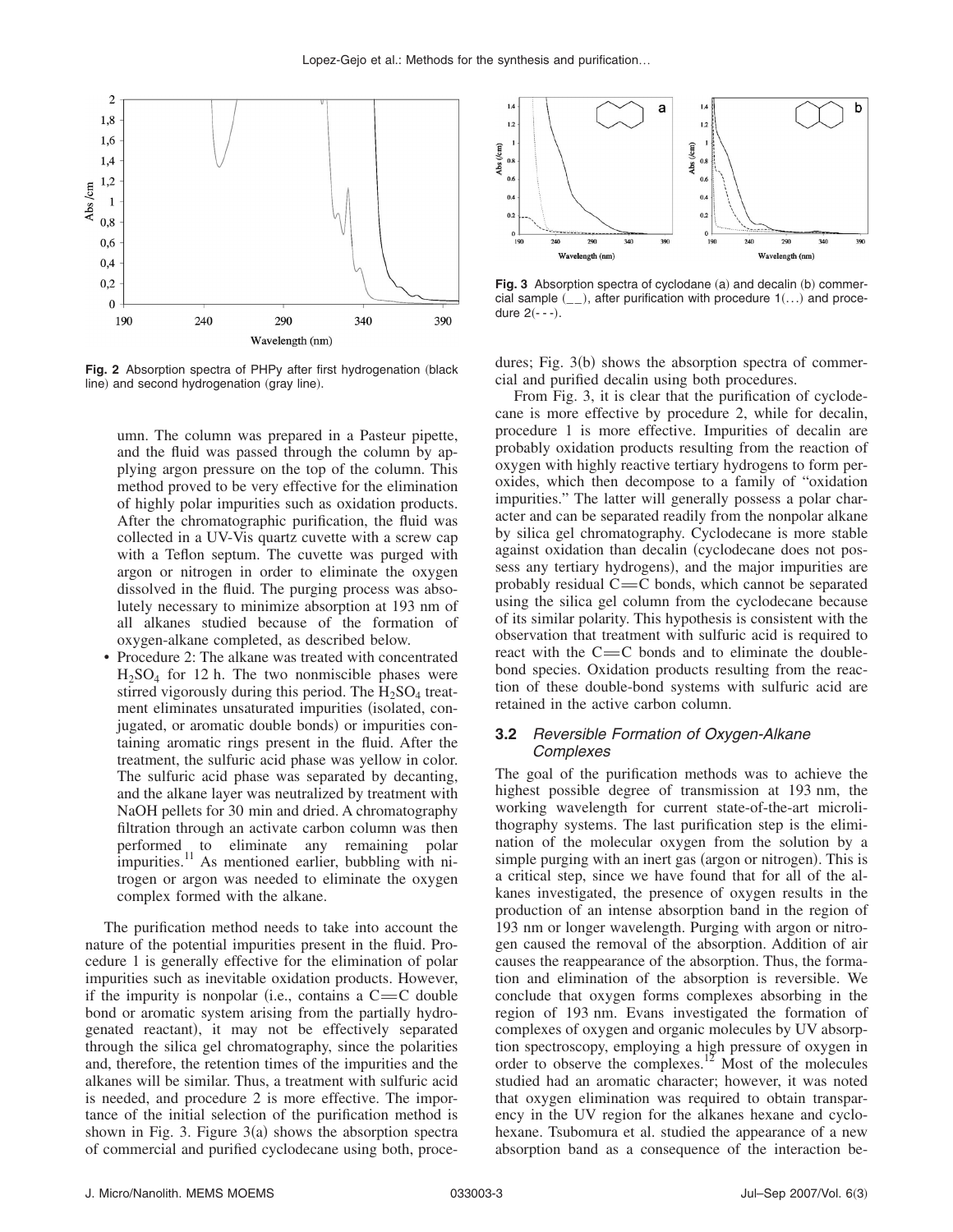| Compound             | Absorbance at<br>193 nm $(\text{/cm})$<br>Air saturated | Absorbance at<br>193 nm $(\text{/cm})$<br>Argon saturated |
|----------------------|---------------------------------------------------------|-----------------------------------------------------------|
| Pentane              | 0.6211                                                  | 0.19                                                      |
| Cyclohexane          | 1.2531                                                  | 0.03                                                      |
| Methyl-cyclohexane   | >2                                                      | 0.26                                                      |
| Heptane              | 1.37                                                    | 0.04                                                      |
| Cyclodecane          | 1.1995                                                  | 0.18                                                      |
| Decalin              | 1.1792                                                  | 0.24                                                      |
| Perhydrofluorene     | >2                                                      | >2                                                        |
| Perhydrophenanthrene | >2                                                      | >2                                                        |
| Perhydropyrene       | >2                                                      | >2                                                        |

tween molecular oxygen and organic molecules such as ethyl alcohol, dioxane, n-butylamine, benzene, mesitylene, pyrrole, triethylamine, aniline, and N.N-dimethylaniline, but no alkanes were investigated.<sup>13</sup>

The oxygen sensitive absorption bands were readily eliminated by bubbling nitrogen or argon gas through the solution, demonstrating the very weak bonding of oxygen and the organic molecules. These results were hypothesized [Eq. (3)] to result from the formation of complexes resulting from charge transfer interactions between oxygen (charge acceptor) and the organic molecule (charge donor). This hypothesis was supported by the observation of a linear relationship between the ionization potential of the organic molecule and the absorption maximum and the reversibility of formation of the absorption. More recently, a theoretical study has been reported on the formation of a complex between molecular oxygen and cyclohexane.<sup>14</sup> This work was concerned with the dissociation of the complex after excitation. Scurlock et al.<sup>15</sup> have observed similar complex formation in their studies of singlet oxygen quenching by organic molecules:

$$
M + O_2 \leftrightarrows M^{-}O_2 \rightarrow Products. \tag{3}
$$

#### **4 Results**

In the present work, the interaction between molecular oxygen and linear alkanes (pentane, heptane), cycloalkanes (cyclohexane, methyl-cyclohexane, cyclodecane), and polycycloalkanes decalin, 1,3-dimethyladamantane, perhydrofluorene, perhydrophenanthrene, perhydropyrene) has been investigated in an attempt to delineate the origin of the far UV absorption band. In all cases, a strong absorption band has been found in the region of 193 nm when oxygen is present; the absorption is absent or decreases when oxygen is absent. Table 1 summarizes the absorbance values for all the alkanes at 193 nm in the presence and absence of oxygen. A substantial decrease in the absorbance at 193 nm can be observed for most of the compounds studied when oxygen is eliminated from the media. Nevertheless, some of the candidates still have an absorbance greater than 0.15/cm, which is the target value given by the microelectronic industry. For a more detailed discussion, see Ref. 4.



Perhydropyrene <sup>2</sup> <sup>2</sup> **Fig. 4** Absorption spectra of air-saturated \_\_\_- and argonsaturated (----) polycycloalkanes.

In the case of the synthesized polycycloalkanes (perhydrofluorene, perhydrophenanthrene, and perhydropyrene), there is no significant decrease in absorbance at 193 nm upon removal of oxygen, because the absorbance of these compounds is already high at 193 nm. Nevertheless, the formation of the oxygen complex can still be observed by the formation of an absorption shoulder between 210 and 250 nm in the presence of oxygen (Fig. 4).

Hypothetically, oxygen itself, not an alkane-oxygen complex, might be responsible for the new absorption when oxygen is present. To test this hypothesis, the absorption spectra of two nonpurified perfluoroalkanes, perfluoro-15 crown-5-ether and perfluoropentane, were measured in the presence and absence of oxygen. No difference could be found between the argon- and oxygen-saturated spectra. The result could be interpreted as being due to a lower solubility of oxygen in perfluorosolvents. However, the solubility of oxygen in perfluoroalkanes is two times higher than in normal alkanes.<sup>16</sup> (Molar fractions of oxygen in heptane and perfluoroheptane are  $2.15\times10^{-3}$  and 5.5  $\times 10^{-3}$ .) Thus, oxygen itself is not responsible for the absorption at 193 nm observed with alkanes. This clearly supports the hypothesis that the new absorption at 193 nm created by the addition of oxygen to alkanes is due to the formation of a charge transfer complex between the molecular oxygen and alkanes. Evidently, the ionization potential of perfluorocarbons (perfluorocyclopentane  $11.7 \text{ eV}$ , perfluorocyclohexcane 13.2 eV, and perfluorocarbon) is too high for significant electron transfer to molecular oxygen.<sup>1</sup> Therefore, no complex is formed between oxygen and perfluorocarbons and no absorption at 193 nm is observed upon addition of oxygen to the perfluorocarbons.

Since both linear and cyclic alkanes form an oxygen complex, the latter probably possesses a nonspecific or "loose" molecular geometry. Even with more complex alkanes like 1,3-dimethyladamantane (Fig. 5) a larger absorption band due to the formation of the oxygen complex at 193 nm was found. We suggest that the ionization potential of alkanes, although relatively high, is still a major factor in determining complex formation; a charge transfer contribution from the alkane to oxygen  $[Eq. (3)]$  contributes to the stability of the complex and, therefore, the absorption at 193 nm. Most alkanes and cycloalkanes possess $^{18}$  a similar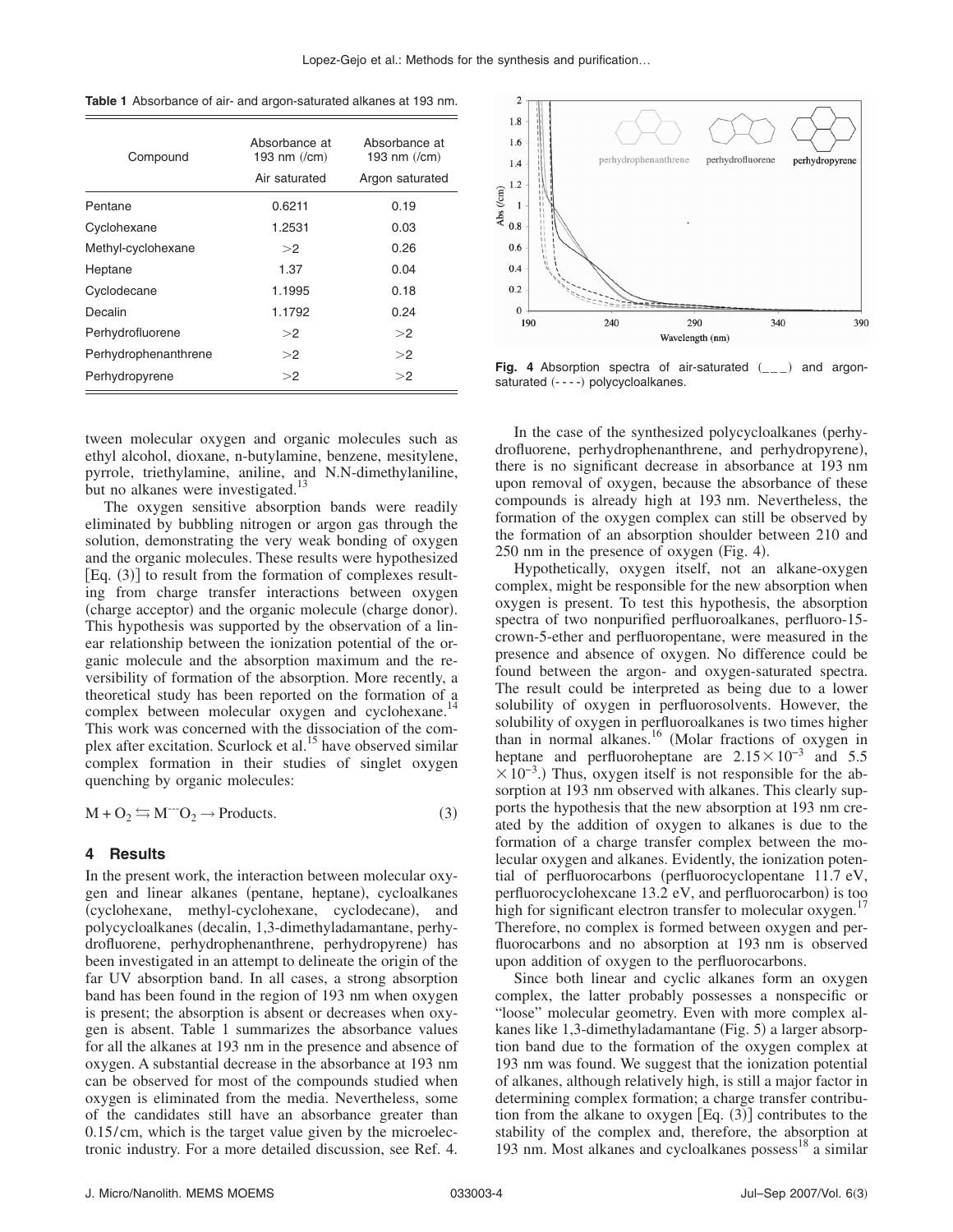

**Fig. 5** Absorption spectra of commercial  $($ <sub>--</sub> $)$ , purified  $($ --- $)$ , and argon-saturated (-.-.) 1,3-dimethyl-adamantane.

ionization potential  $(9 \text{ to } 10 \text{ eV})$ ; the effect due to the absorption of the molecular oxygen complex is expected to be crucial for all alkanes that are to be considered as viable candidates for immersion fluids.

The reversibility of this complex formation was studied with several alkanes. Fortunately, for all the alkanes investigated, the oxygen in the samples could be removed by purging with Ar or  $N_2$  so that the issue of the absorption of the alkane-oxygen complex can be overcome in working systems by purging the fluid. As can be seen in Figs.  $6(a) - 6(c)$  as examples, the absorption due to the oxygen complex can be readily eliminated by bubbling argon through the liquid; the absorption reappears by bubbling molecular oxygen for a couple of minutes. Bubbling again with argon reduces the absorption to the lower initial values. These experiments confirm that the binding of the complex is due to weak interactions between oxygen and the alkane, and that the formation of the complex is a perfectly reversible process. From Fig. 6, it can be seen that this reversibility has been observed for all types of alkanes: exemplars, linear (heptane), cyclic (cyclohexane), and polycyclic (decalin). Also, the lack of complex formation is shown in Fig. 6(d) for perfluoropentane for which the absorption spectrum is unchanged in the presence and absence of oxygen. As a final example, unpurified acetonitrile was found to possess a surprisingly low absorbance at 193 nm ( $\approx$ 0.25 cm<sup>-1</sup>). Furthermore, no differences were found between air- and argon-saturated acetonitrile, which indicates that oxygen-acetonitrile complex formation does not take place. The ionization potential of acetonitrile<sup>19</sup> is 12.2 eV, a higher value than that for alkanes, which are in the range from 9 to 10 eV. Since the oxygen complex is a charge transfer complex with oxygen as an electron acceptor, the ionization potential of the organic molecule in the complex will define the extent of complex formation and



Fig. 6 Absorption spectra of argon-saturated (dotted black line, 1), oxygen saturated (black line, 2), and argon-saturated again (dotted gray  $\lim_{\epsilon \to 0}$  of cyclohexane (a), heptane (b), decalin (c), and perfluoropentane (d).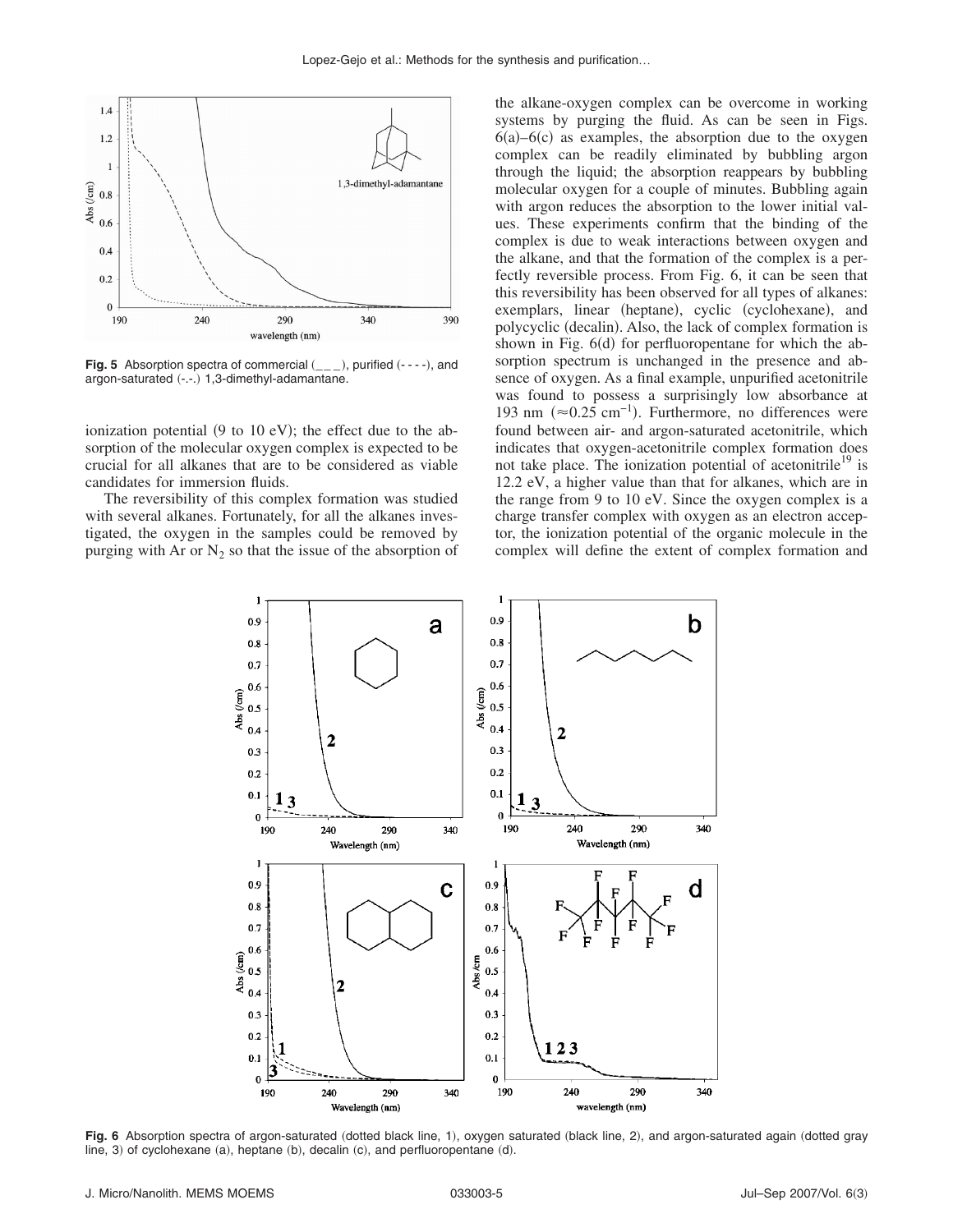the complex absorption wavelength. It should be mentioned that oxygen solubility in acetonitrile<sup>20</sup> is smaller than in alkanes (oxygen molar fraction  $\approx 4.5 \times 10^{-4}$ ), which will be another factor in limiting the absorption due to any charge transfer complex.

## **5 Conclusions**

Two simple alkane purification method were developed and standardized, which led to low absorption in the region 193 nm. Based on an excellent correlation between density and refractive index, the polycyclic alkanes, perhydropyrene, perhydrofluorene, and perhydrophenanthrene, were selected as potential high RI fluids, synthesized and purified. Although these synthesized fluids had high RIs (PHPy  $n_{193 \text{ nm}} = 1,7014$ , PHF  $n_{193 \text{ nm}} = 1.6684$ , even after extensive purification, they all showed absorbance (in the absence of oxygen) of  $>2$  cm<sup>-1</sup> at 193 nm. Apparently, this high absorption is intrinsic to the compound itself, since it could not be reduced after several purification cycles. Further discussion can be found in Ref. 4. Commercially available alkanes (heptane) and cycloalkanes (decalin, cyclohexane, cyclodecane, 1,3-dimethyadamantane) were also purified; the purified liquids (in the absence of oxygen) showed absorbance  $\leq 0.26$  cm<sup>-1</sup> at 193 nm. The research reported here demonstrates that purification is a critical feature in the practical application of alkanes as immersion fluids for photolithography at 193 nm. Even "spectralgrade" commercially available alkanes require extensive purification.

A second important feature revealed by this study is the requirement of the elimination of oxygen from alkanes, since an alkane-oxygen complex is formed and results in significant absorption at 193 nm. Fortunately, simple bubbling of argon or nitrogen through the fluid thoroughly removes the absorption due to the complex. Removal of the oxygen is important not only from the standpoint of minimizing the absorption of the fluids at 193 nm, but also because the excitation of the complex can cause the formation of reactive oxygen species capable of degrading the immersion fluids and producing over time significantly absorbing products.15

## *Acknowledgments*

We thank the National Science Foundation Grant No. NSF 04-15516) and SEMATECH (Project No. LITI102) for financial support of this research.

#### *References*

- 1. B. J. Lin, "The  $k_3$  coefficient in nonparaxial  $\lambda$ /NA scaling equations for resolution, depth of focus, and immersion lithography," *J. Mi*crolithogr., Microfabr., Microsyst. 1(1), 7-12 (2002).
- 2. J. Mulkens, D. G. Flagello, B. Streefkerk, and P. Graupner, "Benefits and limitations of immersion lithography," *J. Microlithogr., Micro-*
- *fabr., Microsyst.* **3**(1), 104–114 (2004).<br>3. J. H. Burnett and S. G. Kaplan, "Measurement of the refractive index and thermo-optic coefficient of water near 193 nm," *J. Microlithogr., Microfabr., Microsyst.* **3**(1), 68–72 (2004)
- Microfabr., Microsyst. 3(1), 68–72 (2004).<br>4. J. López-Gejo, J. T. Kunjappu, J. Zhou, B. W. Smith, P. Zimmerman,<br>W. Conley, and N. J. Turro, "Polycycloalkanes as potential third generation immersion fluids for photolithography at 193 nm," *Chem. Mat.* **19**, 3641-3647 (2007)
- . 5. B. Budhlall, G. Parris, P. Zhang, X. Gao, Z. Zarkov, and B. Ross, "High refractive index immersion fluids for 193 nm immersion lithography," in *Optical Microlithography XVIII*, B. W. Smith, Ed., *Proc. SPIE* **5754**, 622–629 2005-.
- 6. J. Zhou, Y. Fan, A. Bourov, N. Lafferty, F. Cropanese, L. Zavyalova,

A. Estroff, and B. W. Smith, "Immersion lithography fluids for high NA 193 nm lithography," in *Optical Microlithography XVIII*, B. W. Smith, Ed. *Proc.* SPIE 5754, 630-637 (2005).

- 7. S. Pemg, R. H. French, W. Qiu, R. C. Wheland, M. Yang, M. F. Lemon, and M. K. Crawford, "Second generation fluids for 193 nm immersion lithography," in *Optical Microlithography XVIII*, B. W. Smith, Ed., *Proc. SPIE* 5754, 427-434 (2005).
- 8. R. H. French, H. Sewell, M. K. Yang, S. Peng, D. McCafferty, W. Qiu, R. C. Wheland, M. L. Lemon, L. Markoya, and M. K. Crawford, "Imaging of 32-nm 1:1 lines and spaces using 193-nm immersion interference lithography with second-generation immersion fluids to achieve a numerical aperture of 1.5 and a kl of 0.25," *J. Microli*thogr., Microfabr., Microsyst. 4, 031103 (2005).
- 9. J. M. L. Cameron, J. W. Cook, and W. Graham, "Catalytic hydroge-nation of pyrene," *J. Chem. Soc.* 286-288 (1945).
- 10. J. R. Druland and H. Adkins, "Hydrophenanthrenes," *J. Am. Chem.* Soc. 60, 1501-1505 (1938).
- 11. O. Nilsson, "On the preparation of UV transparent, saturated hydrocarbons," *Acta Chem. Scand.* **21**, 1501–1506 (1967).
- 12. D. F. Evans, "Molecular association of oxygen and aromatic molecules," *J. Chem. Soc.* 345-347 (1953).
- 13. H. Tsubomura and R. S. Mulliken, "Molecular complexes and their spectra. XII. Ultraviolet spectra caused by the interaction of oxygen with organic molecules," *J. Am. Chem. Soc.* **82**, 5966–5974 (1960).
- 14. B. F. Parsons and D. W. Chandler, "On the dissociation of the van de Waals clusters of X2-Cyclohexane  $(X=O, Cl)$  following chargetransfer excitation in the ultraviolet," *J. Phys. Chem. A* **107**, 10544– 10553 (2003).
- 15. R. D. Scurlock and P. R. Ogilby, "Singlet molecular oxygen  $({}^{1}\Delta_{g}O_{2})$ formation upon irradiation of an oxygen  $({}^{3}\Sigma_{g}O_{2})$ -organic molecule charge-transfer absorption band," *J. Phys. Chem.* **93**, 5493–5500  $(1989).$
- 16. R. Battino, *Oxygen and Ozone*, Vol. **7** in Solubility Data Series, Pergamon Press, London (1981).
- 17. J. R. Majer and C. R. Patrick, "Ionization potential of perfluorocycloalkanes," *Nature (London)* **193**, 161-162 (1962).
- 18. C. Cao and H. Yuan, "On molecular polarizability. 4. Evaluation of the ionization potential for alkanes and alkenes with polarization," *J.* Chem. Inf. Comput. Sci. 42, 667-672 (2002).
- 19. T. Pasamszki, H. Yamakado, and K. Ohno, "Penning ionization of CH<sub>3</sub>CN and CH<sub>3</sub>NC by collision with He<sup>\*</sup>( $2<sup>3</sup>S$ ) metastable atoms," *J*. Phys. Chem. 99, 14678-14685 (1995).
- 20. S. Horstmann, A. Grybat, and R. Kato, "Experimental determination and prediction of gas solubility data for oxygen in acetonitrile," *J.* Chem. Thermodyn. 36, 1015-1018 (2004).



**Juan López Gejo** received his degree in chemistry at the University of Burgos, Spain. His PhD thesis was in environmental photochemistry, completed in the Chemical Engineering Department at the University of Karlsruhe, Germany, in 2005. After his postdoctoral research in organic photochemistry at Columbia University, USA, developing high refractive index and low absorbance immersion fluids in collaboration with SE-MATECH, he is now developing prediction

models for industrial process control at the University of Sao Paulo, Brazil.



**Joy T. Kunjappu** holds two doctoral degrees from the University of Bombay, India (PhD, 1985 and DSc, 1996). His postdoctoral training was at Columbia University, USA, where he researched spectroscopic characterization of surfactant aggregates. Currently, he is in the faculty of the chemistry department of Brooklyn College of the City University of New York. Previously he taught at Columbia University and Yeshiva University, and worked for ink and steriliza-

tion industries. Over a span of 35 years in research and teaching, his areas of interest included radiation chemistry, photochemistry, surfactants, laser dyes, DNA-molecule interactions, inks, sterilization, materials science, and synthesis of polymers. He is the author of about 90 scientific publications and the book *Essays in Ink Chemistry: For Paints and Coatings Too*.